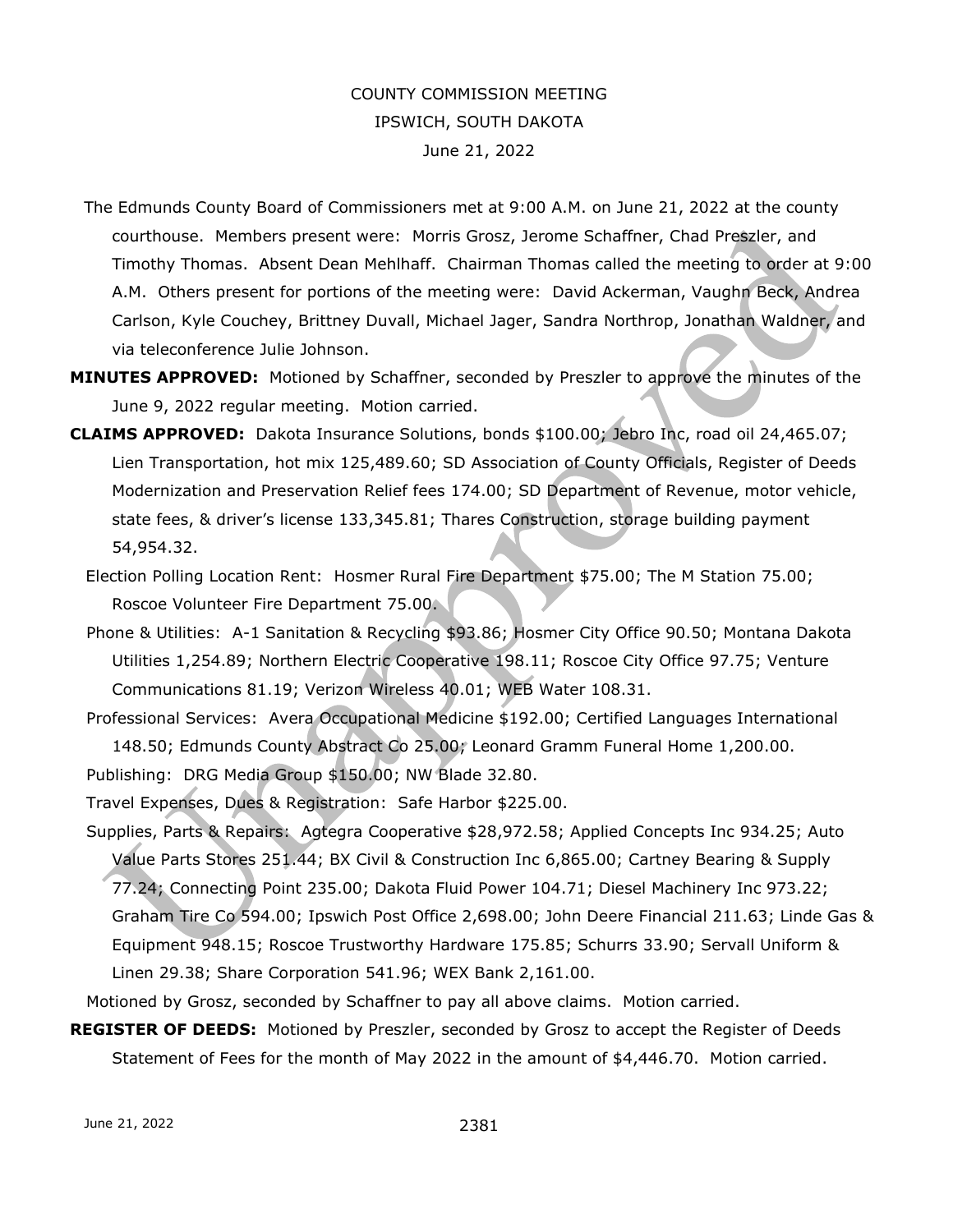**FINANCIAL REPORT:** Motioned by Grosz, seconded by Schaffner to accept the May 31, 2022,

Financial Statement for Edmunds County as follows:

Total May Receipts -- \$1,626,461.07 Total May Disbursements -- \$3,469,587.75

Balance in Checking Account -- \$107,200.48 Today's Receipts -- \$43,079.49 Change -- \$1,300.00 Money Market -- \$4,280,032.26 Money Certificates -- \$2,100,000.00 Total Cash Assets -- \$6,531,612.23

 Edmunds County General Fund: Balance May 1, 2022 \$3,086,176.25 May Receipts 296,805.11 May Disbursements 172,186.76 Balance May 31, 2022 \$3,210,794.60 Motion carried.

**WEED & PEST BOARD MEETING:** Motioned by Preszler, seconded by Grosz to open the weed

meeting at 9:05 A.M. Motion carried.

- MINUTES APPROVED: Motioned by Schaffner, seconded by Grosz to approve the minutes of the April 12, 2022 Weed & Pest Board Meeting. Motion carried.
- WEED CONTROL: Michael Jager, Edmunds County Weed Supervisor, discussed; leafy spurge, enforcements, county spraying progress, and the weed control plan for 2022 in Edmunds County.
- Motioned by Grosz, seconded by Schaffner to adjourn the weed meeting at 9:15 A.M. Motion carried.
- **CLOSE HIGHWAY:** Motioned by Grosz, seconded by Preszler to allow the Mina Lake Celebrations Committee to close County Highway #32 (old Hwy 12) from 3:00 p.m. to 11:00 p.m. on July 3, 2022, between Lucinda Lane and North Sunset Drive for fireworks display from county bridge. Motion carried.
- **EMPLOYEE HIRED:** Motioned by Preszler, seconded by Schaffner to hire Dewayne H. Sowards as full time employee in the Highway Department, effective June 16, 2022, at a salary of \$20.12 per hour, with a \$0.50 per hour raise in 90 days. Motion carried.
- **GROW SOUTH DAKOTA:** Brenda Waage from GROW South Dakota met with the Board via teleconference, to inform them of the different programs offered through GROW SD and gave a report on where funds have been spent in Edmunds County for the year of 2021.
- **MILEAGE RATES:** Motioned by Grosz, seconded by Preszler to raise the rate for County mileage reimbursement from 42 cents per mile to 56 cents per mile, effective July 1, 2022. Motion carried.